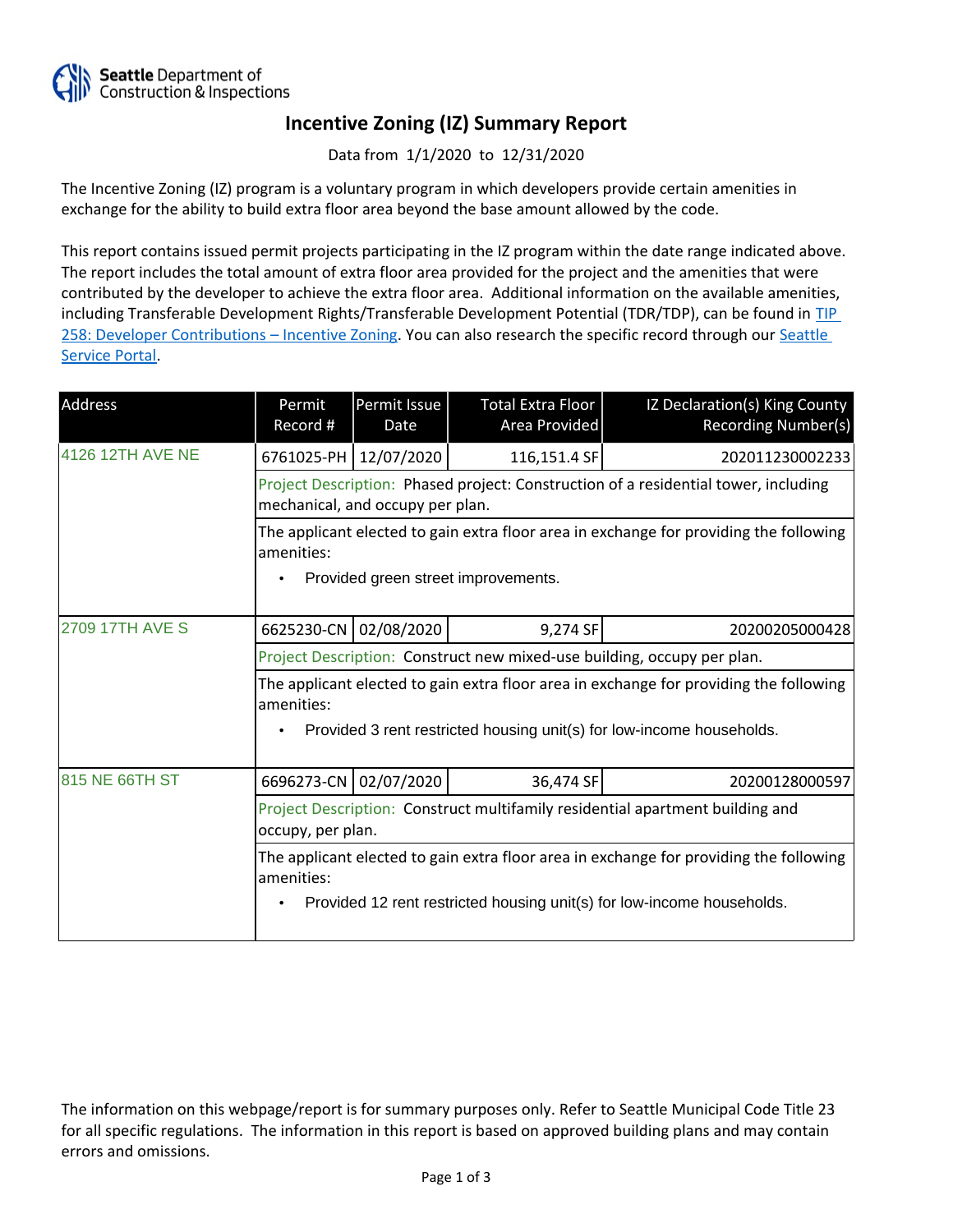

## **Incentive Zoning (IZ) Summary Report**

Data from 1/1/2020 to 12/31/2020

| Address                | Permit<br>Record #                                                                                                                                                             | Permit Issue<br>Date  | <b>Total Extra Floor</b><br>Area Provided | IZ Declaration(s) King County<br><b>Recording Number(s)</b> |  |  |
|------------------------|--------------------------------------------------------------------------------------------------------------------------------------------------------------------------------|-----------------------|-------------------------------------------|-------------------------------------------------------------|--|--|
| 841 NE 68TH ST         |                                                                                                                                                                                | 6736316-PH 09/29/2020 | 53,486.25 SF                              | 2021010600618                                               |  |  |
|                        | Project Description: Phased project: Construct apartment building with underground<br>parking, occupy per plan.                                                                |                       |                                           |                                                             |  |  |
|                        | The applicant elected to gain extra floor area in exchange for providing the following<br>amenities:<br>Provided 13 rent restricted housing unit(s) for low-income households. |                       |                                           |                                                             |  |  |
| <b>800 E DENNY WAY</b> |                                                                                                                                                                                | 6705551-CN 11/12/2020 | 8,382 SF                                  | 20201022000033                                              |  |  |
|                        | Project Description: Construct mixed-use apartment building, occupy per plan.                                                                                                  |                       |                                           |                                                             |  |  |
|                        | The applicant elected to gain extra floor area in exchange for providing the following<br>amenities:<br>Provided 4 rent restricted housing unit(s) for low-income households.  |                       |                                           |                                                             |  |  |
| 1000 OLIVE WAY         | 6550917-PH                                                                                                                                                                     | 10/05/2020            | 251,840 SF                                | 20200701001751                                              |  |  |
|                        | Project Description: Phased project: Construction of office building above<br>convention center loading dock and occupy, per plan (see also 6507024 and<br>6501134).           |                       |                                           |                                                             |  |  |
|                        | The applicant elected to gain extra floor area in exchange for providing the following<br>amenities:                                                                           |                       |                                           |                                                             |  |  |
|                        | Payment of \$4,366,304.00 into a City fund to provide rent restricted housing for<br>low-income households.                                                                    |                       |                                           |                                                             |  |  |
|                        | Payment of \$755,445.00 into a City fund to provide affordable child care.                                                                                                     |                       |                                           |                                                             |  |  |
|                        | Purchased 15 Regional Development Credits to preserve forest or rural<br>٠<br>property in King County for new agricultural credits.                                            |                       |                                           |                                                             |  |  |
|                        | Purchased 9 Regional Development Credits to preserve agricultural property in<br>King County.                                                                                  |                       |                                           |                                                             |  |  |
|                        | Transferred floor area from a Landmark TDP site.                                                                                                                               |                       |                                           |                                                             |  |  |
|                        | Transferred floor area from an Open Space TDR site.                                                                                                                            |                       |                                           |                                                             |  |  |